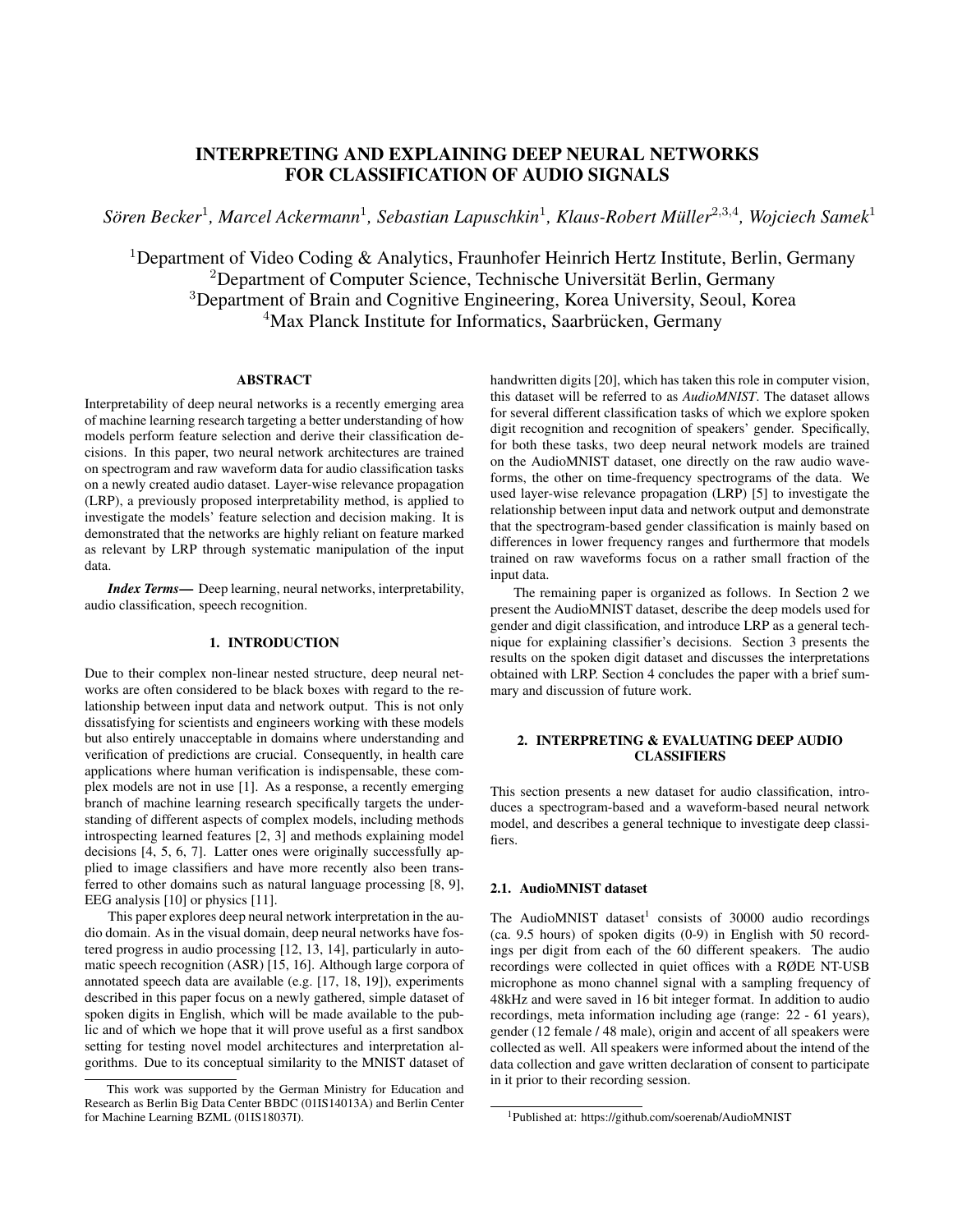## 2.2. Audio classification

The AudioMNIST dataset offers several machine learning tasks in the audio domain of which classification of digits and classification of the gender of the speaker are reported on here. Audio classification is often based on spectrogram representations of the data [21] but successful classification based on raw waveform data has been reported as well [14]. Using a spectrogram representation enables employment of neural network architectures such as AlexNet [22] or VGG [23] that were originally designed for image classification. We implemented versions of both approaches: one model uses a spectrogram representation as input data, the other the raw waveform.

#### *2.2.1. Classification based on spectrograms*

Audio recordings were downsampled to 8kHz, zero-padded to a fixed signal dimensionality of 8000 and transformed to a spectrogram representation via short-time Fourier transform (STFT). During zero-padding, the audio recording was placed in random positions within the zero-padding, which can be regarded as a form of data-augmentation. The parameters of the short-term Fourier transform were set to yield spectrograms of dimensions  $228 \times 230$ which were cropped to  $227 \times 227$  by discarding the highest frequency bin and the last two time bins. The amplitude of the cropped spectrograms was converted to decibels and used as input to the network. The network architecture was a slight modification of the implementation of AlexNet [22] where the number of input channels was changed to 1 and the dimensions of fully-connected layers were changed to 1024, 1024 and 10 (digits) or 2 (gender).

In case of digit classification, the dataset was split into five disjoint subsets each containing 6000 spectrograms where samples of any speaker appeared only in one of the five subsets. In a five-fold cross-validation, three of the subsets were merged to a training set while the other two subsets served as validation and test sets. The final, fold-dependent preprocessing step consisted of subtraction of the element-wise mean of the respective training set from all spectrograms. The model was trained with stochastic gradient descent with a batch size of 100 spectrograms for 10000 epochs. The initial learning rate of 0.001 was reduced by a factor of 0.5 every 2500 epochs, momentum was kept constant at 0.9 throughout training and gradients were clipped at a magnitude of 5.

For gender classification, dataset preparation differed in that the dataset was initially reduced to the 12 female speakers and 12 randomly selected male speakers. These 24 speakers were split into four disjoint subsets each containing a total of 3000 spectrograms from three female and three male speakers where again, samples of any speaker appeared only in one of the four subsets. In a four-fold crossvalidation, two of the subsets were merged to a training set while the other two subsets served as validation and test set. All other preprocessing steps and network training parameters were identical to the task of digit classification.

# *2.2.2. Classification based on raw waveforms*

For classification based on raw waveforms, downsampled and zeropadded samples described in section 2.2.1 were used as neural network input directly. In this case, the neural network consists of 9 weight layers that are organized in series as follows<sup>2</sup>: conv3-100, maxpool, conv3-64, maxpool, conv3-128, maxpool, conv3-128,

maxpool, conv3-128, maxpool, conv3-128, maxpool, FC-1024 FC-512, FC-10 (digit classification) or FC-2 (gender classification). All convolutional layers employ a stride of 1 are activated via ReLU activation functions. Maxpooling layers employ stride 2. For clarity, this model will be refered to as *AudioNet*. In case of digit classification, the network was trained with stochastic gradient descent with a batch size of 100 and constant momentum of 0.9 for 50000 epochs with an initial learning rate of 0.0001 which was lowered every 10000 steps by a factor of 0.5. In case of gender classification, training consisted of only 10000 epochs with the learning rate being reduced after 5000.

#### 2.3. Layer-wise relevance propagation

In some fields and domains where interpretability is a key property, linear models are still widely used as the de-facto method for learning and inference due to the inherent explainability of the predictions made, even though this may mean sacrificing potential prediction performance on more complex problems. In [5], a technique called *Layer-wise Relevance Propagation* (LRP) was introduced which allows for a decomposition of a learned non-linear predictor output  $f(x)$  via the interaction of f with the components i of x as relevance values  $R_i$ , closing the gap between highly performing but non-linear and interpretable learning machines. An implementation of the algorithm is available in the LRP toolbox [24].

LRP performs in a top-down manner from the model output to its inputs by iterating over the layers of the network, propagating relevance scores  $R_i$  from neurons of hidden layers step-by-step towards the input. Each  $R_i$  describes the contribution an input or hidden variable  $x_i$  has made to the final prediction. The core of the method is the redistribution of a relevance value  $R_i$  of an upper layer neuron – provided as an input for one computational step of the algorithm  $-$  towards the layer inputs i, in proportion the contribution of each input to the activation of the output neuron  $\dot{\gamma}$  in the forward pass.

$$
R_{i \leftarrow j} = \frac{z_{ij}}{z_j} R_j \tag{1}
$$

The variable  $z_{ij}$  describes the forward contribution (or activation energy) sent from input i to output j and  $z_i$  is the aggregation of all forward messages  $z_{ij}$  over i at j. The relevance score  $R_i$  at neuron i is then obtained by pooling all incoming relevance quantities  $R_{i \leftarrow j}$ from neurons  $j$  to which  $i$  contributes:

$$
R_i = \sum_j R_{i \leftarrow j} \tag{2}
$$

Exact definitions of attributions depend on a layer's type and position in the pipeline [25].

We visualize the results using a color map centered at zero, since  $R_k \approx 0$  indicates neutral or no contribution to the global prediction. Positive relevance scores will be shown in red colors while negative scores are displayed in blue.

# 3. RESULTS

#### 3.1. Classifier performance

Model performances are summarized in Table 1 in terms of means and standard deviations across test splits. Comparisons of model performances may be difficult due to the differences in training parameters and is also not the primary goal of this paper, yet, we note that AlexNet performs consistently superior to AudioNet for both tasks. However, both networks show test set performances well above the respective chance level, i.e. for both tasks the networks discovered

<sup>2</sup>By conv3-100 we refer to a convolutional layer with kernel size 3x1 and 100 output channels.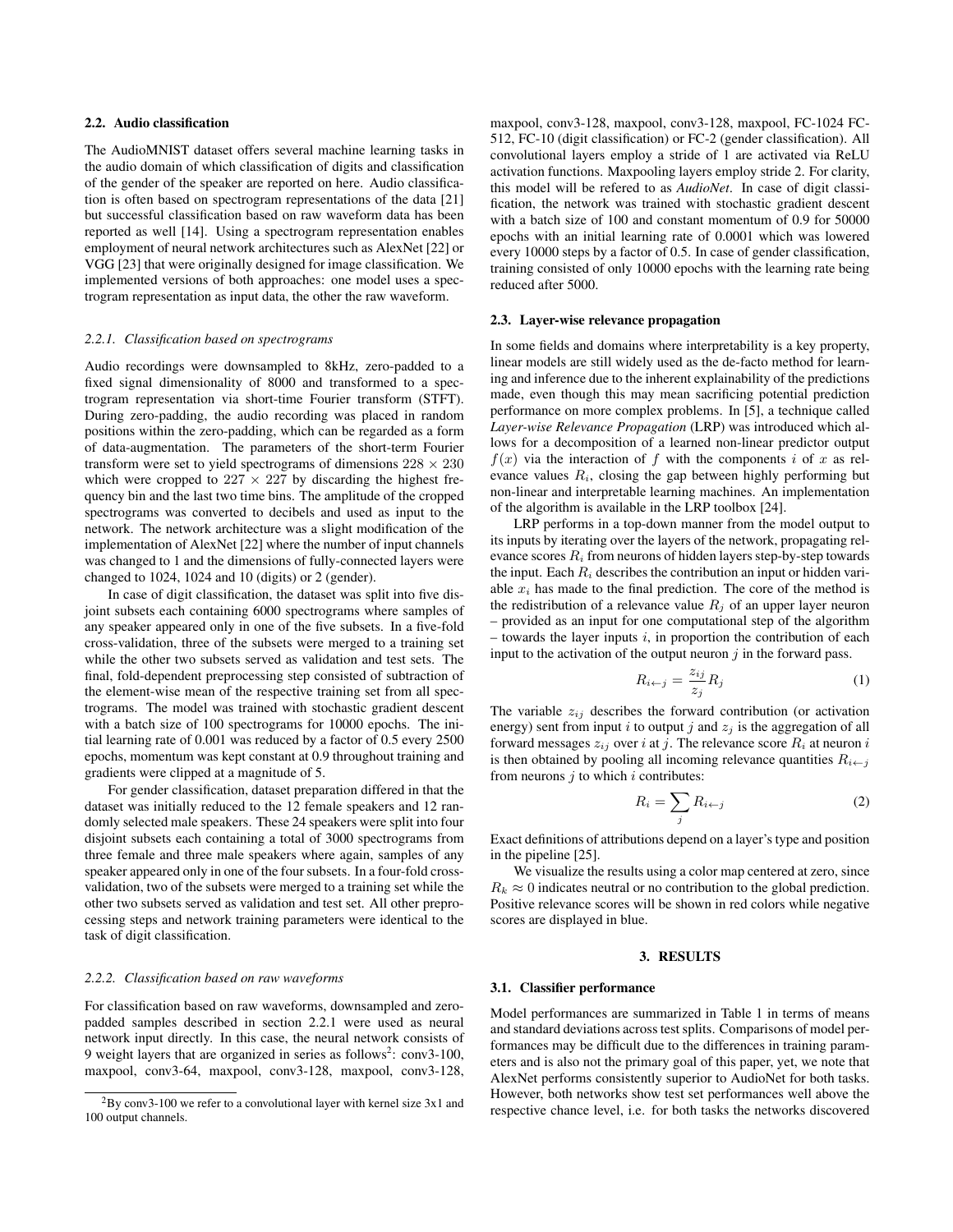discriminant features within the data. The considerably high standard deviation for gender classification of AudioNet results mainly from a rather consistent misclassification of recordings of a single speaker in one of the test splits.

|          | Input    | Digits                                      | Gender               |
|----------|----------|---------------------------------------------|----------------------|
| AlexNet  |          | spectrogram   $95.82\% \pm 1.49\%$          | $95.87\% \pm 2.85\%$ |
| AudioNet | waveform | $92.53\% \pm 2.04\% \pm 91.74\% \pm 8.60\%$ |                      |

**Table 1:** Mean accuracy  $\pm$  standard deviation over splits.

# 3.2. Relating network output to input data

#### *3.2.1. Relevance maps for AlexNet*

As described in section 2, LRP computes relevance scores that link input data to a network's output, i.e. classification decision. Exemplary input data for AlexNet is displayed in fig. 1, where spectrograms are overlayed with relevance scores for each input position in the (frequency  $\times$  time) STFT spectrograms.

Spectrograms in figures 1(a) and 1(b) correspond to spoken digits *zero* and *one* from the same female speaker. AlexNet correctly classifies both spoken digits and the LRP scores reveal that different areas of the input data appear to be relevant for its decision although it is difficult to link the features to higher concepts such as for instance phonemes.

The input spectrogram in fig.  $1(c)$  is identical to that in fig.  $1(a)$ and the spectrogram in fig. 1(d) corresponds to a spoken *zero* by a male speaker. AlexNet correctly classified both speaker's gender with most of the relevance distributed in the lower frequency range. Based on the relevance scores it may be hypothesized that gender classification is based on the fundamental frequency and its immediate harmonics which are in fact a known discriminant feature for gender [26].

Comparing the differences between the relevance scores in figures 1(a) and 1(c) given identical network input implies that the neural network performs task-dependent feature selection.

#### *3.2.2. Relevance maps for AudioNet*

In case of AudioNet relevance scores are obtained in form of an 8000 dimensional vector. An exemplary waveform input of a spoken *zero* from a male speaker for which the network correctly classifies the gender is presented in fig. 2(a). The relevance scores associated with the classification are depicted in fig. 2(b), of which time frame from second 0.5 to 0.55 is closer inspected in fig. 2(c). Intuitively plausible, zero relevance falls onto the zero-embedding at the left and right side of the recorded data. Furthermore, from fig. 2(c) it appears that mainly samples of large magnitude are relevant for the network's classification decision.

# 3.3. Manipulations of relevant input features

#### *3.3.1. Manipulations for AlexNet*

The relevance maps of the AlexNet-like gender classifier suggest the hypothesis that the network focuses on differences in the fundamental frequency and subsequent harmonics for feature selection. To test this hypothesis the test set was manipulated by up- and down-scaling the y-axis of the spectrograms of male and female speakers by a factor of 1.5 and 0.66 respectively such that both fundamental frequency and spacing between harmonics approximately matched the original spectrograms of the respective opposite gender. The trained network reaches an accuracy of only  $20.3\% \pm 12.6\%$  across test splits on



Fig. 1: Spectrograms as input to AlexNet with relevance maps overlayed. Top row: Gender classification. Bottom row: Digit classification. Data in (a) and (c) is identical.

data manipulated in this fashion, which is well-below chance level for this task, confirming the hypothesis. In other words, targeting the gender features identified via LRP allows to perform transformations on the inputs, targeting the identified features specifically, such that the classifier is  $\approx 80\%$  accurate in predicting the *opposite* gender. Examples of manipulated spectrograms and audio signals can be found in the supplementary material.

### *3.3.2. Manipulations for AudioNet*

Manipulations of a network's original input data allow to assess its reliance on relevant features as proposed by LRP. This is achieved by an analysis similar to the *pixel-flipping* (or input perturbation) method introduced from [5, 27]. This analysis verifies that manipulations of relevant features according to LRP cause larger performance deterioration than manipulations of randomly selected features. We restricted this analysis to AudioNet and manipulated the waveform signals in three different ways. The amount of changed features is the same for all manipulations and determined as a fraction of the non-zero features.

For the first two manipulations only non-zero features are taken into consideration, so that only the actual signal is perturbed. In the first manipulation, a fraction of randomly selected features is set to zero. The second manupulation method, sets features to zero based on highest absolute amplitudes. We do this to test if relevance falls mainly onto samples of high absolute amplitude as suggested by fig.  $2(c)$ .

For the third manipulation type we set to zero those features with the highest relevance as attributed via LRP. Notice that LRP-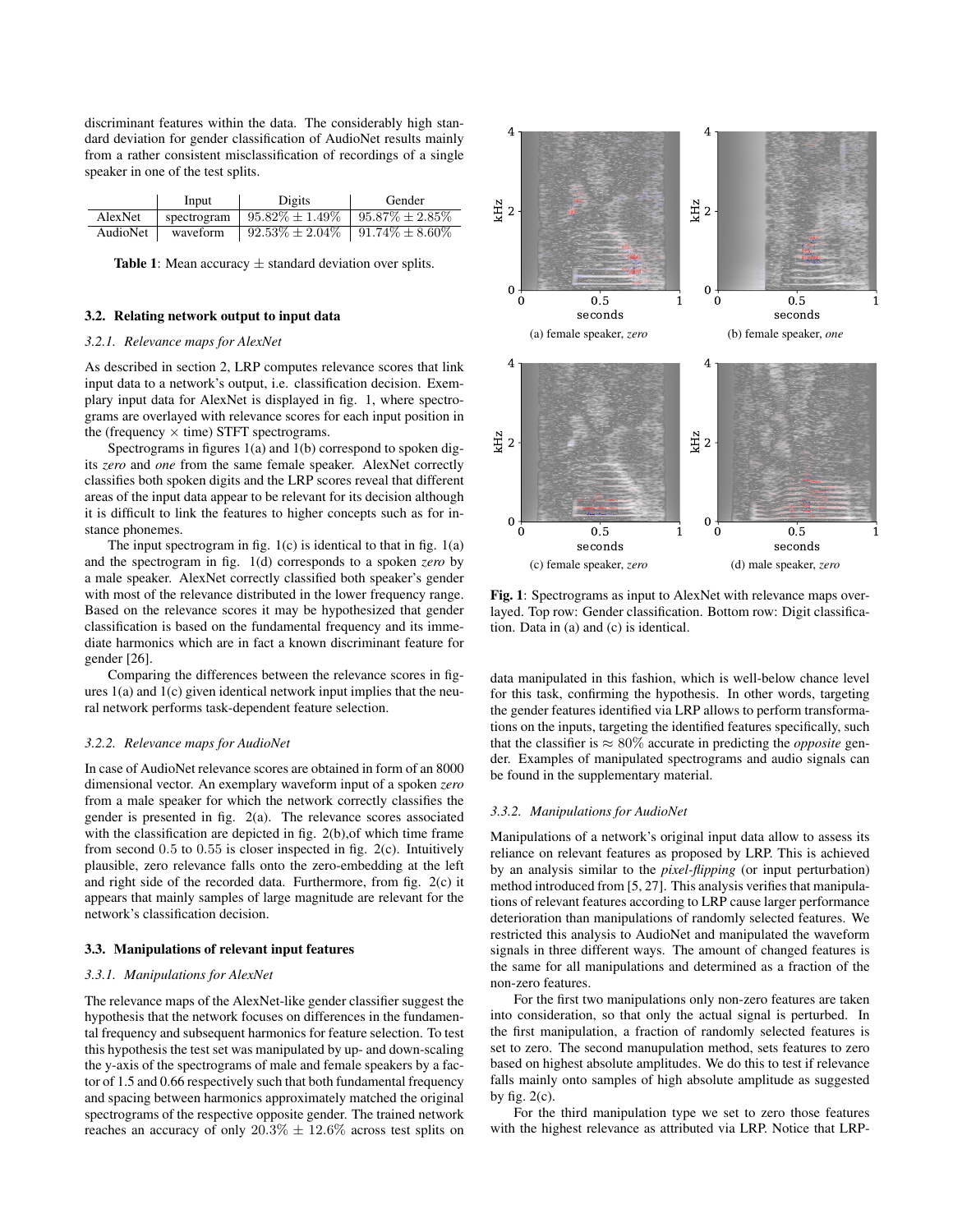

Fig. 2: AudioNet correctly classifies the gender of the raw waveform in (a) of a spoken *zero*. The heatmap in (b) shows the relevance of each sample of the waveform, where positive relevance in favor of class *male* is colored in red and negative relevance, i.e., relevance in favor of class *female*, is colored in blue. A selected range of the waveform from (a) is again visualized in (c) where single samples are colored according to their relevance. Note the different scaling of the x-axis.

based selection is not constrained to avoid samples within the zeroembedding. Network performance on manipulated test sets in relation to the fraction of manipulated samples are displayed in fig. 3 for both digit and gender classification. For both gender and digit classification, network performance deteriorates substantially earlier for LRP-based manipulations compared to random manipulations and slightly earlier than for amplitude based manipulations. This becomes most apparent for digit classification where a manipulation of 1% of the data leads to a deterioration of model accuracy from 92.53% to 92% for random, 85% for amplitude-based and 77% for LRP-based manipulations respectively.

In case of gender classification, the network furthermore shows a remarkable robustness towards random manipulations with classification accuracy only starting to decrease when 60% of the signal has been set to zero, as shown in fig. 3(b).

# 4. CONCLUSION

For an increasing number of machine learning tasks being able to interpret the decision of a model becomes inevitable. So far most research has focused on explaining image classifiers. To foster research of interpreting audio classification models we provide a dataset of spoken digits in the English language as raw waveform features. We demonstrated that layer-wise relevance propagation is a suitable interpretability method for explaining deep neural networks for audio classification. In the case of gender classification based on spectrograms, LRP allowed us to form a hypothesis about features employed by the network. In case of digit classification, LRP reveals distinctive patterns for different classes. However, the derivation of higher-order concepts such as phonemes or certain frequency ranges proved to be more difficult than for gender classification. Classification on raw waveforms showed that the network bases its decision on a relatively small fraction of highly relevant samples. A possible explanation for this effect that the network focuses mainly on the "global" shape of the input – and subject for future work – could be: Randomly selected samples are uniformly distributed over the time course of the signal such that – as long as the fraction of manipulated samples is not too large – there remain samples with the original amplitude in each local neighborhood of the signal retaining the original shape of the signal. On the other hand, amplitude- and LRP-based selection may corrupt the signal in a way such that the global shape can no longer be recognized.

### 5. REFERENCES

- [1] R. Caruana, Y. Lou, J. Gehrke, P. Koch, M. Sturm, and N. Elhadad, "Intelligible models for healthcare: Predicting pneumonia risk and hospital 30-day readmission," in *21th ACM SIGKDD International Conference on Knowledge Discovery and Data Mining*, 2015, pp. 1721–1730.
- [2] G. Hinton, S. Osindero, M. Welling, and Y.-W. Teh, "Unsupervised discovery of nonlinear structure using contrastive backpropagation," *Cognitive Science*, vol. 30, no. 4, pp. 725–731, 2006.
- [3] D. Erhan, Y. Bengio, A. Courville, and P. Vincent, "Visualizing higher-layer features of a deep network," *University of Montreal*, vol. 1341, no. 3, p. 1, 2009.
- [4] D. Baehrens, T. Schroeter, S. Harmeling, M. Kawanabe, K. Hansen, and K.-R. Müller, "How to explain individual classification decisions," *Journal of Machine Learning Research*, vol. 11, no. Jun, pp. 1803–1831, 2010.
- [5] S. Bach, A. Binder, G. Montavon, F. Klauschen, K.-R. Müller, and W. Samek, "On pixel-wise explanations for nonlinear classifier decisions by layer-wise relevance propagation," *PLOS ONE*, vol. 10, no. 7, p. e0130140, 2015.
- [6] R. C. Fong and A. Vedaldi, "Interpretable explanations of black boxes by meaningful perturbation," in *2017 IEEE International Conference on Computer Vision (ICCV)*. IEEE, 2017, pp. 3449–3457.
- [7] G. Montavon, S. Bach, A. Binder, W. Samek, and K.-R. Müller, "Explaining nonlinear classification decisions with deep taylor decomposition," *Pattern Recognition*, vol. 65, pp. 211–222, 2017.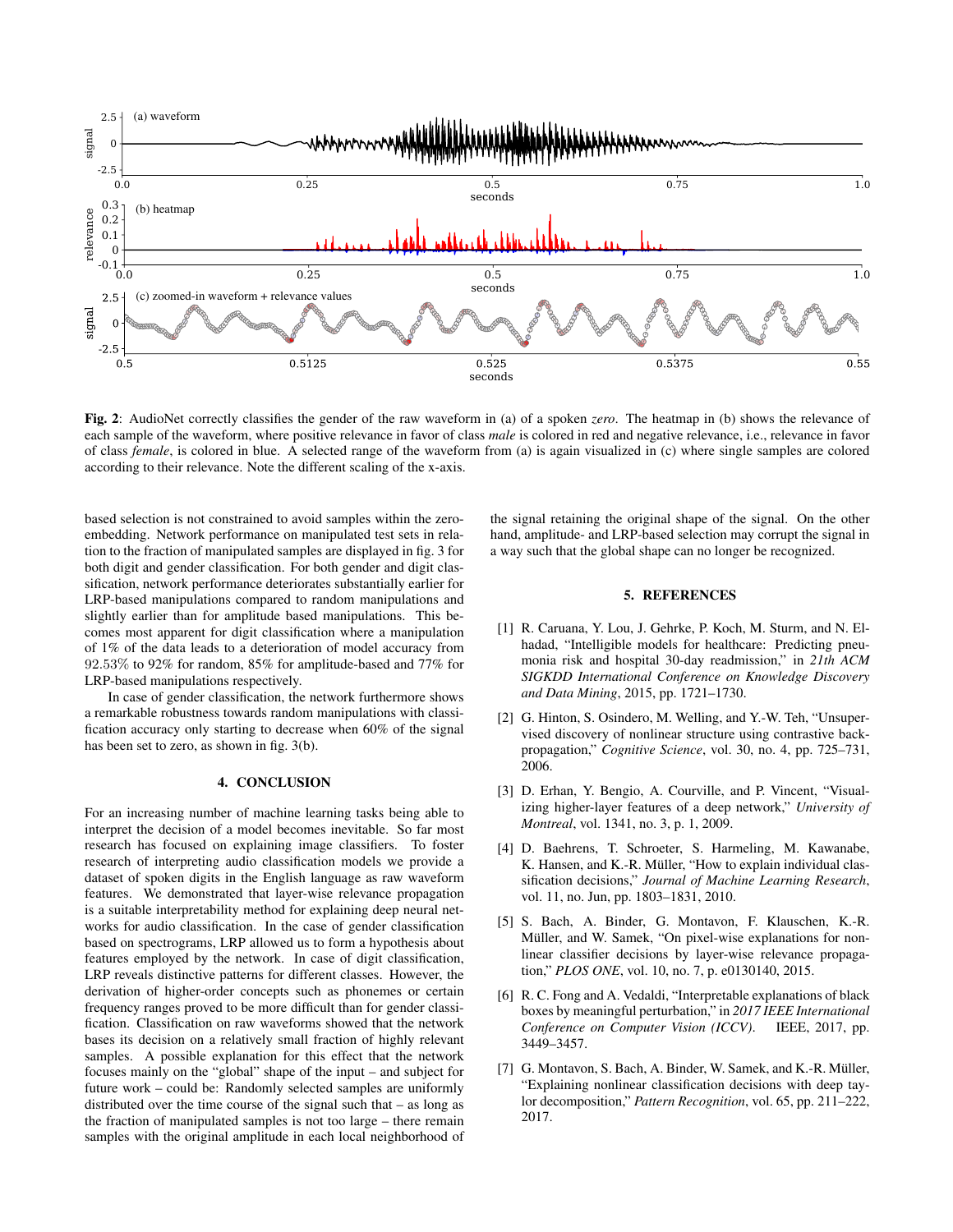- [8] J. Li, X. Chen, E. H. Hovy, and D. Jurafsky, "Visualizing and understanding neural models in NLP," in *NAACL HLT 2016, The 2016 Conference of the North American Chapter of the Association for Computational Linguistics: Human Language Technologies, San Diego California, USA, June 12-17, 2016*, 2016, pp. 681–691. [Online]. Available: http://aclweb.org/anthology/N/N16/N16-1082.pdf
- [9] L. Arras, G. Montavon, K.-R. Müller, and W. Samek, "Explaining recurrent neural network predictions in sentiment analysis," in *EMNLP'17 Workshop on Computational Approaches to Subjectivity, Sentiment & Social Media Analysis (WASSA)*, 2017, pp. 159–168.
- [10] I. Sturm, S. Lapuschkin, W. Samek, and K.-R. Müller, "Interpretable deep neural networks for single-trial eeg classification," *Journal of Neuroscience Methods*, vol. 274, pp. 141–145, 2016.
- [11] K. T. Schütt, F. Arbabzadah, S. Chmiela, K.-R. Müller, and A. Tkatchenko, "Quantum-chemical insights from deep tensor neural networks," *Nature communications*, vol. 8, p. 13890, 2017.
- [12] H. Lee, P. Pham, Y. Largman, and A. Y. Ng, "Unsupervised feature learning for audio classification using convolutional deep belief networks," in *Advances in Neural Information Processing Systems (NIPS)*, 2009, pp. 1096–1104.
- [13] G. Hinton, L. Deng, D. Yu, G. E. Dahl, A.-r. Mohamed, N. Jaitly, A. Senior, V. Vanhoucke, P. Nguyen, T. N. Sainath *et al.*, "Deep neural networks for acoustic modeling in speech recognition: The shared views of four research groups," *IEEE Signal Processing Magazine*, vol. 29, no. 6, pp. 82–97, 2012.
- [14] W. Dai, C. Dai, S. Qu, J. Li, and S. Das, "Very deep convolutional neural networks for raw waveforms," in *2017 IEEE International Conference on Acoustics, Speech and Signal Processing, ICASSP 2017, New Orleans, LA, USA, March 5-9, 2017*, 2017, pp. 421–425. [Online]. Available: https://doi.org/10.1109/ICASSP.2017.7952190
- [15] L. R. Rabiner and B.-H. Juang, *Fundamentals of speech recognition*. PTR Prentice Hall Englewood Cliffs, 1993, vol. 14.
- [16] M. Anusuya and S. K. Katti, "Speech recognition by machine; a review," *International Journal of Computer Science and Information Security*, vol. 6, no. 3, pp. 181–205, 2009.
- [17] J. J. Godfrey, E. C. Holliman, and J. McDaniel, "Switchboard: Telephone speech corpus for research and development," in *Acoustics, Speech, and Signal Processing, 1992. ICASSP-92., 1992 IEEE International Conference on*, vol. 1. IEEE, 1992, pp. 517–520.
- [18] J. S. Garofolo, L. F. Lamel, W. M. Fisher, J. G. Fiscus, and D. S. Pallett, "Darpa timit acoustic-phonetic continous speech corpus cd-rom. nist speech disc 1-1.1," *NASA STI/Recon technical report n*, vol. 93, 1993.
- [19] V. Panayotov, G. Chen, D. Povey, and S. Khudanpur, "Librispeech: an asr corpus based on public domain audio books," in *Acoustics, Speech and Signal Processing (ICASSP), 2015 IEEE International Conference on*. IEEE, 2015, pp. 5206– 5210.
- [20] Y. LeCun, "The mnist database of handwritten digits," *http://yann.lecun.com/exdb/mnist/*, 1998.
- [21] S. Hershey, S. Chaudhuri, D. P. W. Ellis, J. F. Gemmeke, A. Jansen, R. C. Moore, M. Plakal, D. Platt, R. A. Saurous, B. Seybold, M. Slaney, R. J. Weiss, and K. W. Wilson, "CNN architectures for large-scale audio classification," in *2017 IEEE International Conference on Acoustics, Speech and Signal Processing, ICASSP 2017, New Orleans, LA, USA, March 5-9, 2017*, 2017, pp. 131–135. [Online]. Available: https://doi.org/10.1109/ICASSP.2017.7952132
- [22] A. Krizhevsky, I. Sutskever, and G. E. Hinton, "Imagenet classification with deep convolutional neural networks," in *Advances in Neural Information Processing Systems (NIPS)*, 2012, pp. 1097–1105.
- [23] K. Simonyan and A. Zisserman, "Very deep convolutional networks for large-scale image recognition," *arXiv preprint arXiv:1409.1556*, 2014.
- [24] S. Lapuschkin, A. Binder, G. Montavon, K.-R. Müller, and W. Samek, "The layer-wise relevance propagation toolbox for artificial neural networks," *Journal of Machine Learning Research*, vol. 17, no. 114, pp. 1–5, 2016.
- [25] S. Lapuschkin, A. Binder, G. Montavon, K.-R. Muller, and W. Samek, "Analyzing classifiers: Fisher vectors and deep neural networks," in *IEEE Conference on Computer Vision and Pattern Recognition (CVPR)*, 2016, pp. 2912–2920.
- [26] H. Traunmüller and A. Eriksson, "The frequency range of the voice fundamental in the speech of male and female adults," *Unpublished manuscript*, 1995.
- [27] W. Samek, A. Binder, G. Montavon, S. Lapuschkin, and K.- R. Müller, "Evaluating the visualization of what a deep neural network has learned," *IEEE Transactions on Neural Networks and Learning Systems*, vol. 28, no. 11, pp. 2660–2673, 2017.